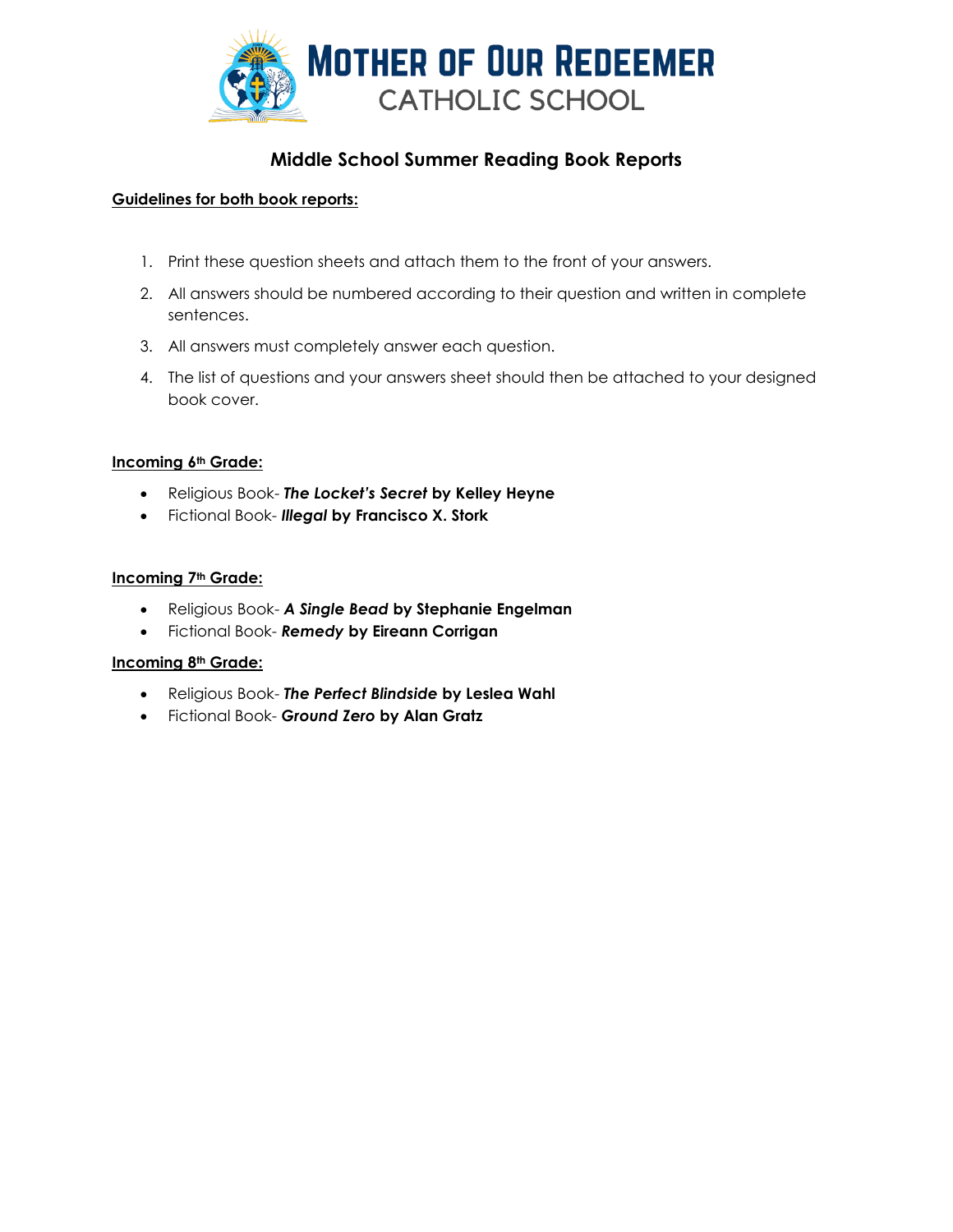

## **Book Report to Complete for Teacher's Choice of Religious Reading Book**

- 1. How do you identify with the main character of this book?
- 2. What is his/her personality like depending on his/her dialogue, thoughts, and actions?
- 3. In what way do you feel the characters are making a good choice?
- 4. In what way do you feel the characters are making a bad choice?
- 5. What is the overall theme of this book?
- 6. What is an important moral lesson that could be taught from this book?
- 7. What emotions does the main character have to deal with and learn from throughout the book?
- 8. What Commandment do you think the characters have to practice more of?
- 9. Why? Explain.
- 10. Why is God's guidance important throughout the plot of the story?
- 11. What type of guidance from God do the characters need throughout the story?
- 12. What are some positive attributes of each character in the book?
- 13. What attribute do you feel is the most important? Why?
- 14. Give 5 examples of personification in the story with page numbers.
- 15. Give 5 examples of similes used in the story with page numbers.
- 16. Give 5 examples of metaphors used in the story with page numbers.
- 17. Give 5 examples of symbolism used in the story with page numbers.
- 18. What is the conflict of the story?
- 19. What is the climax of the story?
- 20. Summarize the book in one paragraph of 25 sentences.
- 21. Design your own book cover for this book on white blank paper. The book cover needs to be colored and detailed. Please include the title of the book and the author's name. Write your name in the upper right-hand corner.